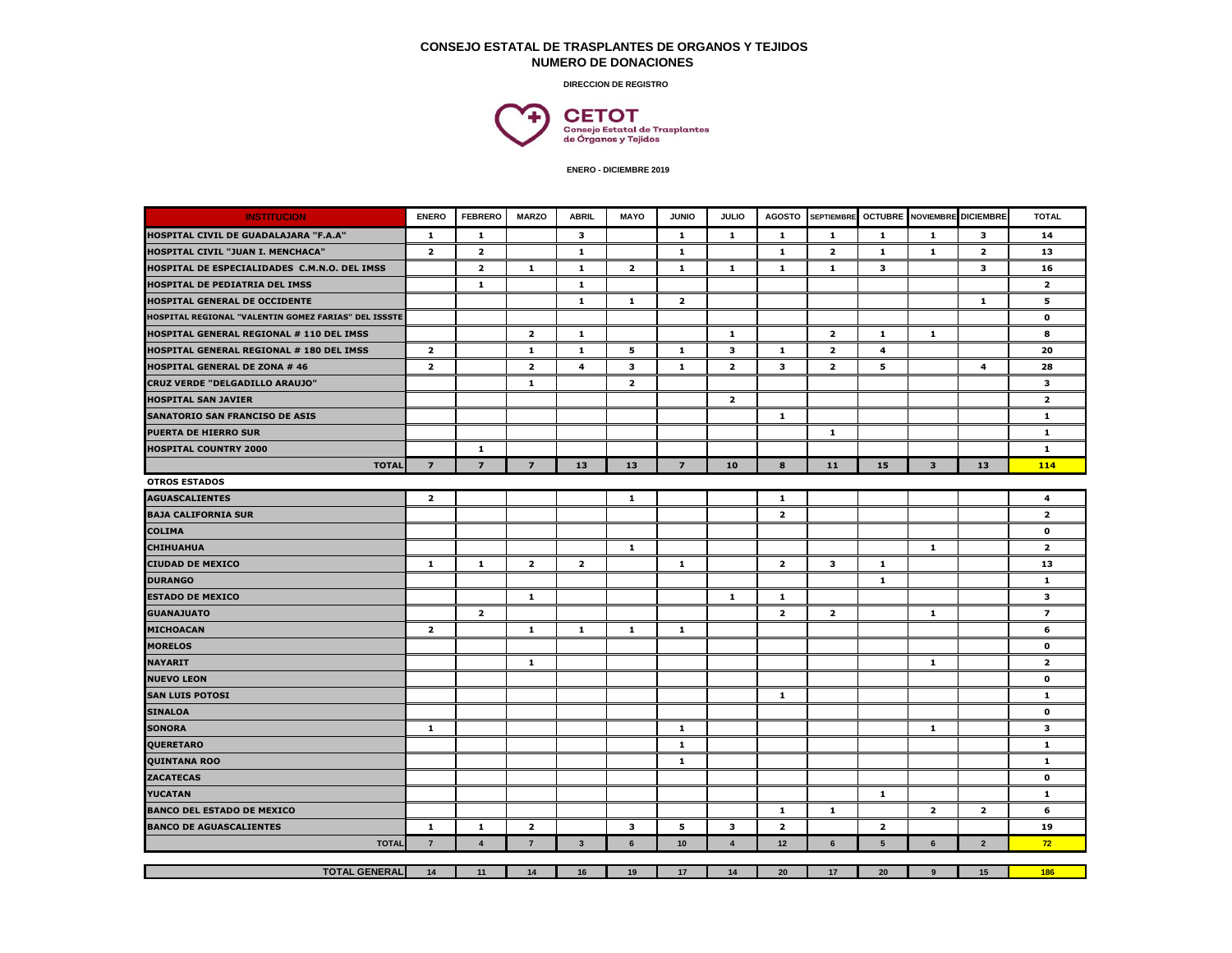## **CONSEJO ESTATAL DE TRASPLANTES DE ORGANOS Y TEJIDOS TRASPLANTES**

**DIRECCION DE REGISTRO**

 $\begin{array}{c} \textbf{CETOT} \\ \textbf{Consojo Estatal de Trasplantes} \\ \textbf{de Organos y Tojidos} \end{array}$ ₠

| TRASPI ANTES DE HIGADO |  |  |
|------------------------|--|--|

| <b>INSTITUCION</b>                                                                                                                 |  | <b>ENERO</b> |    | <b>FEBRERO</b> |           | <b>MARZO</b> |    | <b>ABRIL</b> | <b>MAYO</b> |    | <b>JUNIO</b> |  |    | .0000 |    | <b>AGOSTO</b> | <b>SEPTIEMBRE</b> |    | <b>OCTUBRE</b> |     |    | <b>NOVIEMBRE</b> | <b>DICIEMBRE</b> |  | <b>TOTAL</b> |                 |
|------------------------------------------------------------------------------------------------------------------------------------|--|--------------|----|----------------|-----------|--------------|----|--------------|-------------|----|--------------|--|----|-------|----|---------------|-------------------|----|----------------|-----|----|------------------|------------------|--|--------------|-----------------|
| HOSP.CIVIL FAA<br><b>HECMNO IMSS</b><br>PEDIATRIA IMSS<br>SAN JAVIER<br>HOSP. COUNTRY 2000<br>H. REAL SAN JOSE<br><b>EL CARMEN</b> |  |              | υv | υc             | <b>DV</b> | יט           | υv | יט           |             | υc | עט           |  | עט | υc    | עט | DG.           | DV                | DG | υv             | DG. | DV | DG.              | DV               |  | D            | DC<br>10        |
| <b>TOTAL</b>                                                                                                                       |  |              |    |                |           |              |    |              |             |    |              |  |    |       |    |               |                   |    |                |     |    |                  |                  |  | <b>E</b>     | 30 <sup>h</sup> |

|                                 |    |              |    |                |              |    |              |    |                |    |              | <b>TRASPLANTES DE RIÑON</b> |       |              |        |               |    |                   |    |                |              |                  |                 |                  |              |    |
|---------------------------------|----|--------------|----|----------------|--------------|----|--------------|----|----------------|----|--------------|-----------------------------|-------|--------------|--------|---------------|----|-------------------|----|----------------|--------------|------------------|-----------------|------------------|--------------|----|
| <b>INSTITUCION</b>              |    | <b>ENERO</b> |    | <b>FEBRERO</b> | <b>MARZO</b> |    | <b>ABRIL</b> |    | <b>MAYO</b>    |    |              | <b>JUNIO</b>                |       | <b>JULIO</b> |        | <b>AGOSTO</b> |    | <b>SEPTIEMBRE</b> |    | <b>OCTUBRE</b> |              | <b>NOVIEMBRE</b> |                 | <b>DICIEMBRE</b> | <b>TOTAL</b> |    |
|                                 | υv | DC           | DV | DC             | DV           | DC | DV           | DC | DV             | DC | DV           | DC                          | υv    | DC           | DV     | DC            | DV | DC                | DV |                | DV           | DC               | DV              | DC               | $-$ DV $-$   | DC |
| HOSP.CIVIL FAA                  |    |              |    |                |              |    |              | -5 | $\overline{2}$ |    | $\mathbf{3}$ |                             |       |              |        |               | 2  |                   |    |                | $\mathbf{3}$ |                  |                 |                  | 28           | 18 |
| HOSP. CIVIL JIM                 |    |              |    |                |              |    |              |    |                |    |              |                             |       |              |        |               |    |                   |    |                |              |                  |                 |                  |              |    |
| <b>HECMNO IMSS</b>              | 22 |              | 18 |                | 19           |    | 20           |    | 21             |    | 20           |                             | 22    |              | 28     |               | 29 |                   | 36 |                | 23           |                  | 30              |                  | 288          | 45 |
| PEDIATRIA IMSS                  |    |              |    |                |              |    |              |    |                |    | $\mathbf{3}$ |                             |       |              |        |               |    |                   |    |                | $\sim$       |                  |                 |                  |              |    |
| <b>ISSSTE</b>                   |    |              |    |                |              |    |              |    |                |    | $\sim$       |                             |       |              |        |               |    |                   |    |                |              |                  |                 |                  |              |    |
| COUNTRY 2000                    |    |              |    |                |              |    |              |    |                |    |              |                             |       |              |        |               |    |                   |    |                |              |                  |                 |                  |              |    |
| MEXICO AMERICANO                |    |              |    |                |              |    |              |    |                |    |              |                             |       |              |        |               |    |                   |    |                |              |                  |                 |                  |              |    |
| SAN JAVIER                      |    |              |    |                |              |    |              |    | -3             |    |              |                             |       |              |        |               |    |                   |    |                |              |                  |                 |                  |              |    |
| <b>EL CARMEN</b>                |    |              |    |                |              |    |              |    | $\sim$         |    |              |                             |       |              |        |               |    |                   |    |                |              |                  |                 |                  |              |    |
| SANTA MARGARITA                 |    |              |    |                |              |    |              |    |                |    |              |                             |       |              |        |               |    |                   |    |                |              |                  |                 |                  |              |    |
| H. REAL SAN JOSE                |    |              |    |                |              |    |              |    |                |    |              |                             |       |              | $\sim$ |               |    |                   |    |                |              |                  |                 |                  |              |    |
| HOSP. PUERTA DE HIERRO          |    |              |    |                |              |    |              |    |                |    |              |                             |       |              |        |               |    |                   |    |                |              |                  |                 |                  |              |    |
| HOSP. PUERTA DE HIERRO SUR      |    |              |    |                | 11           |    |              |    | 14             |    | 10           |                             |       |              |        |               |    |                   |    |                | 13           |                  |                 |                  |              |    |
| SANATORIO SAN FRANCISCO DE ASIS |    |              |    |                |              |    |              |    |                |    |              |                             |       |              |        |               |    |                   |    |                |              |                  |                 |                  |              |    |
| HOSPITAL GUADALUPE CORP.        |    |              |    |                |              |    |              |    |                |    |              |                             |       |              |        |               |    |                   |    |                |              |                  |                 |                  |              |    |
| HOSPITAL GENERAL DE OCCIDENTE   |    |              |    |                |              |    |              |    |                |    |              |                             |       |              |        |               |    |                   |    |                |              |                  |                 |                  |              |    |
|                                 |    |              |    |                |              |    |              |    |                |    |              |                             |       |              |        |               |    |                   |    |                |              |                  |                 |                  |              |    |
| <b>TOTAL</b>                    | 36 |              | 37 |                | 44           |    | 35           | 12 | 45             | 8  | 48           |                             | $-41$ |              | 52     | $-12$         | 52 |                   | 54 | $\overline{a}$ | 47           |                  | 42 <sup>2</sup> |                  | 533 90       |    |

|                                   |     |              |                |            |     |              |              |            |             |                 |              | <b>TRASPLANTES DE CORNEA</b> |     |                 |     |               |                |                   |            |                 |                  |            |     |                  |              |                |
|-----------------------------------|-----|--------------|----------------|------------|-----|--------------|--------------|------------|-------------|-----------------|--------------|------------------------------|-----|-----------------|-----|---------------|----------------|-------------------|------------|-----------------|------------------|------------|-----|------------------|--------------|----------------|
| <b>INSTITUCION</b>                |     | <b>ENERO</b> | <b>FEBRERO</b> |            |     | <b>MARZO</b> | <b>ABRIL</b> |            | <b>MAYO</b> |                 | <b>JUNIO</b> |                              |     | <b>JULIO</b>    |     | <b>AGOSTO</b> |                | <b>SEPTIEMBRE</b> |            | <b>OCTUBRE</b>  | <b>NOVIEMBRE</b> |            |     | <b>DICIEMBRE</b> | <b>TOTAL</b> |                |
|                                   | EXT | <b>LOC</b>   | EXT            | <b>LOC</b> | EXT | <b>LOC</b>   | EXT          | <b>LOC</b> | EXT         | <b>LOC</b>      | EXT          | <b>LOC</b>                   | EXT | <b>LOC</b>      | EXT | <b>LOC</b>    | EXT            | <b>LOC</b>        | <b>EXT</b> | <b>LOC</b>      | EXT              | <b>LOC</b> | EXT | <b>LOC</b>       | EXT LOC      |                |
| HOSP.CIVIL FAA                    |     | $\sim$       |                |            |     |              |              |            |             | $\sim$          |              |                              |     | $\sim$          |     |               |                |                   |            |                 |                  |            |     |                  | $\mathbf{0}$ | 31<br>$\sim$   |
| HOSP. CIVIL JIM                   |     |              |                |            |     |              |              |            |             |                 |              |                              |     |                 |     |               |                |                   |            |                 |                  |            |     |                  | $\mathbf{0}$ |                |
| <b>HECMNO IMSS</b>                |     |              |                |            |     |              |              |            |             |                 |              |                              |     |                 |     | 13            |                | 15                |            | 11              |                  |            |     |                  | $\Omega$     | 90             |
| PEDIATRIA IMSS                    |     |              |                |            |     |              |              |            |             |                 |              |                              |     |                 |     | $\sim$        |                |                   |            |                 |                  |            |     |                  | $\Omega$     | 13             |
| <b>ISSSTE</b>                     |     |              |                |            |     |              |              |            |             |                 |              |                              |     |                 |     |               |                |                   |            |                 |                  |            |     |                  |              |                |
| <b>SANTA LUCIA</b>                |     |              |                |            |     |              |              |            |             |                 |              |                              |     | $\mathbf{3}$    |     |               |                |                   |            |                 |                  |            |     |                  | $\Omega$     | 22             |
| FUNDACION OFTALMOLOGICA           |     |              |                |            |     |              |              |            |             |                 |              |                              |     |                 |     |               |                |                   |            |                 |                  |            |     |                  |              |                |
| CLINICA DE LA RETINA              |     |              |                |            |     |              |              |            |             |                 |              |                              |     |                 |     |               |                |                   |            |                 |                  |            |     |                  |              |                |
| <b>PROVISTA</b>                   |     |              |                |            |     |              |              |            |             |                 |              |                              |     |                 |     |               |                |                   |            |                 |                  |            |     |                  |              |                |
| SAN JOSE                          |     |              |                |            |     |              |              |            |             |                 |              |                              |     |                 |     |               |                |                   |            |                 |                  |            |     |                  |              |                |
| CENTRO OFTALMO. DE GDL.           |     |              |                |            |     |              |              |            |             |                 |              |                              |     |                 |     |               |                |                   |            |                 |                  |            |     |                  | $\Omega$     | $\overline{2}$ |
| HOSP. DEL CARMEN                  |     |              |                |            |     |              |              |            |             |                 |              |                              |     |                 |     |               |                |                   |            |                 |                  |            |     |                  |              |                |
| CENTRO DE CIRUGIA AVANZADA S. XXI |     |              |                |            |     |              |              |            |             |                 |              |                              |     |                 |     |               | $\sim$         |                   |            |                 |                  |            |     |                  | 18           | 19             |
| CENTRO OFTALMO. SAN ANGEL         |     |              |                |            |     |              |              |            |             |                 |              |                              |     |                 |     |               |                |                   |            |                 |                  |            |     |                  | 6            | $\overline{2}$ |
| CLINICA DE LOS OJOS               |     |              |                |            |     |              |              |            |             |                 |              |                              |     |                 |     |               |                |                   |            |                 |                  |            |     |                  | $\mathbf{r}$ | $\sim$         |
| <b>TOTAL</b>                      |     | $11-1$       | 8 <sup>1</sup> | 12         |     | 17           |              | 14         |             | 15 <sub>1</sub> |              | 21                           |     | 13 <sup>°</sup> |     | 21            | 3 <sup>1</sup> |                   |            | 15 <sup>2</sup> |                  | 11         |     | 16 <sup>1</sup>  | 35 184       |                |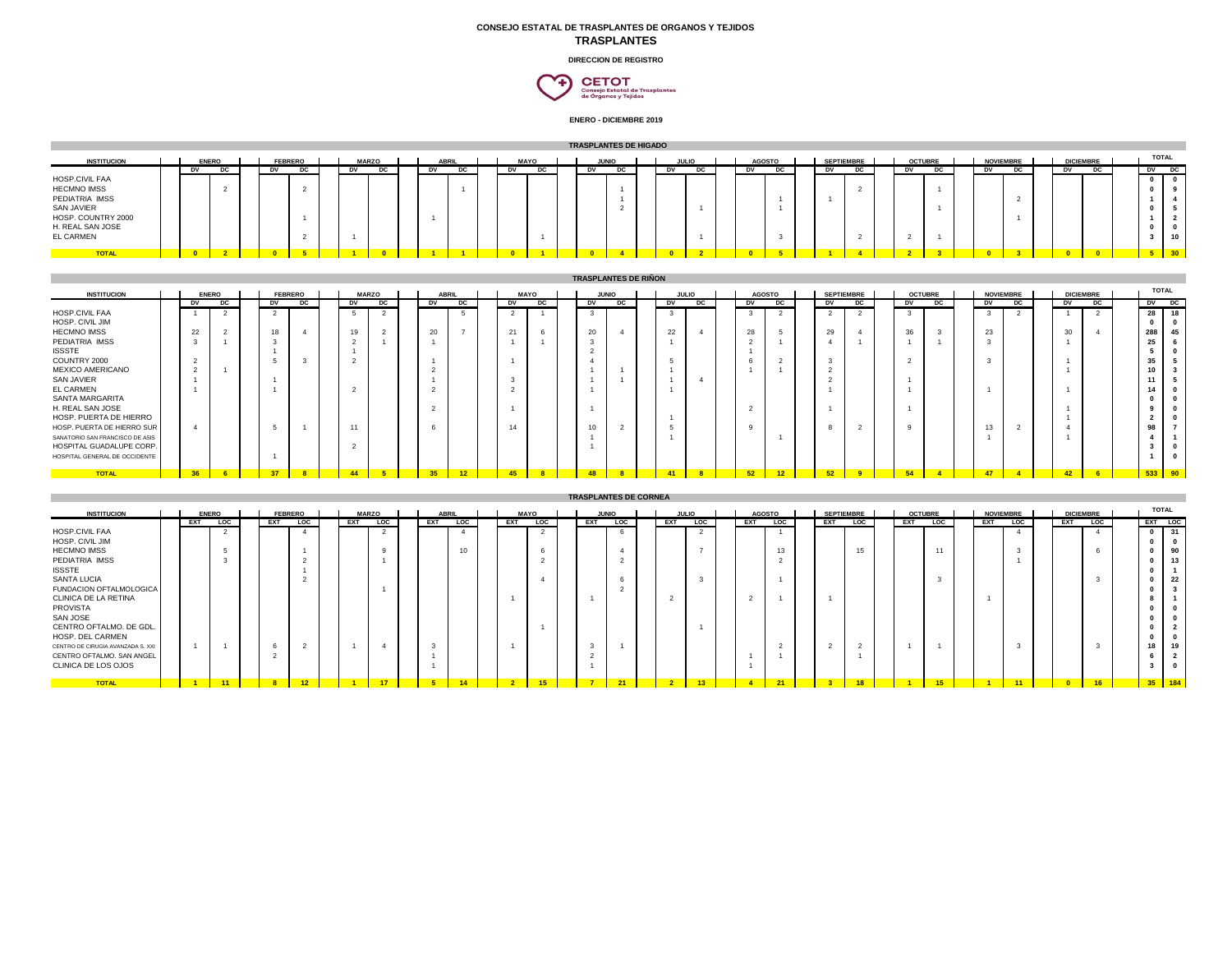## **CONSEJO ESTATAL DE TRASPLANTES DE ORGANOS Y TEJIDOS TRASPLANTES**

**DIRECCION DE REGISTRO**



|                                                      |               |                |              |              |             | <b>TRASPLANTES DE PANCREAS</b> |                                                                  |               |                   |                 |                  |                  |              |
|------------------------------------------------------|---------------|----------------|--------------|--------------|-------------|--------------------------------|------------------------------------------------------------------|---------------|-------------------|-----------------|------------------|------------------|--------------|
| <b>INSTITUCION</b>                                   | <b>ENERO</b>  | <b>FEBRERO</b> | <b>MARZO</b> | <b>ABRIL</b> | <b>MAYO</b> | <b>JUNIO</b>                   | <b>JULIO</b>                                                     | <b>AGOSTO</b> | <b>SEPTIEMBRE</b> | <b>OCTUBRE</b>  | <b>NOVIEMBRE</b> | <b>DICIEMBRE</b> | <b>TOTAL</b> |
| HOSP. PUERTA DE HIERRO SUR                           |               |                |              |              |             |                                |                                                                  |               |                   |                 |                  |                  |              |
| <b>TOTAL</b>                                         |               |                |              |              |             |                                |                                                                  |               |                   |                 |                  |                  |              |
|                                                      |               |                |              |              |             | <b>TRASPLANTES DE CORAZON</b>  |                                                                  |               |                   |                 |                  |                  |              |
|                                                      |               |                |              |              |             |                                |                                                                  |               |                   |                 |                  |                  | <b>TOTAL</b> |
| <b>INSTITUCION</b>                                   | <b>ENERO</b>  | <b>FEBRERO</b> | <b>MARZO</b> | <b>ABRIL</b> | <b>MAYO</b> | <b>JUNIO</b>                   | <b>JULIO</b>                                                     | <b>AGOSTO</b> | <b>SEPTIEMBRE</b> | <b>OCTUBRE</b>  | <b>NOVIEMBRE</b> | <b>DICIEMBRE</b> |              |
| HOSP, PUERTA DE HIERRO<br>HOSP. PUERTA DE HIERRO SUR |               |                |              |              |             |                                |                                                                  |               |                   |                 |                  |                  |              |
| <b>TOTAL</b>                                         |               |                |              |              |             |                                |                                                                  |               |                   |                 |                  |                  |              |
|                                                      |               |                |              |              |             |                                |                                                                  |               |                   |                 |                  |                  |              |
|                                                      |               |                |              |              |             |                                | TRASPLANTE MULTIVISCERAL (hígado, pancreas, intestino, estomago) |               |                   |                 |                  |                  |              |
| <b>INSTITUCION</b>                                   | <b>ENERO</b>  | <b>FEBRERO</b> | <b>MARZO</b> | <b>ABRIL</b> | <b>MAYO</b> | <b>JUNIO</b>                   | <b>JULIO</b>                                                     | <b>AGOSTO</b> | <b>SEPTIEMBRE</b> | <b>OCTUBRE</b>  | <b>NOVIEMBRE</b> | <b>DICIEMBRE</b> | <b>TOTAL</b> |
| HOSP. SAN JAVIER                                     |               |                |              |              |             |                                |                                                                  |               |                   |                 |                  |                  |              |
| <b>TOTAL</b>                                         |               |                |              |              |             |                                |                                                                  |               |                   |                 |                  |                  |              |
|                                                      |               |                |              |              |             | <b>TRASPLANTES DE HUESO</b>    |                                                                  |               |                   |                 |                  |                  |              |
|                                                      |               |                |              |              |             |                                |                                                                  |               |                   |                 |                  |                  | <b>TOTAL</b> |
| <b>INSTITUCION</b><br>HOSP. SAN JAVIER               | <b>ENERO</b>  | <b>FEBRERO</b> | <b>MARZO</b> | <b>ABRIL</b> | <b>MAYO</b> | <b>JUNIO</b>                   | <b>JULIO</b>                                                     | <b>AGOSTO</b> | <b>SEPTIEMBRE</b> | <b>OCTUBRE</b>  | <b>NOVIEMBRE</b> | <b>DICIEMBRE</b> |              |
| HOSP. DEL CARMEN                                     | $\mathbf{3}$  |                |              |              | 5           | $\overline{2}$                 |                                                                  | 8             |                   |                 |                  | $\mathbf{R}$     | 47           |
| COUNTRY 2000                                         | $\rightarrow$ | 23             | 18           | 13           | 11          | 17                             | 19                                                               | $\mathbf{z}$  | 12                | 13              | 23               | 20               | 179          |
| <b>TERRANOVA</b>                                     |               |                |              |              |             |                                |                                                                  |               |                   |                 |                  |                  |              |
| HOSP, PUERTA DE HIERRO                               |               |                |              |              |             |                                |                                                                  |               |                   |                 |                  |                  |              |
| CENTRO DE CIRUGIA AVANZADA S. XXI                    |               |                |              |              |             |                                |                                                                  |               |                   |                 |                  |                  |              |
| <b>TOTAL</b>                                         | 10            | 25             | 23           | 19           | 16          |                                | 23                                                               | 11            | 16                | 17 <sub>1</sub> | 24               | 23               | 226          |
|                                                      | <b>ENERO</b>  | <b>FEBRERO</b> | <b>MARZO</b> | <b>ABRIL</b> | <b>MAYO</b> | <b>JUNIO</b>                   | <b>JULIO</b>                                                     | <b>AGOSTO</b> | <b>SEPTIEMBRE</b> | <b>OCTUBRE</b>  | <b>NOVIEMBRE</b> | <b>DICIEMBRE</b> |              |
| <b>TOTAL</b>                                         | 66            | 96             | 91           | 87           | 88          | 107                            | 89                                                               | 105           | 103               | 96              | 90               | 87               | 1107         |
|                                                      |               |                |              |              |             |                                |                                                                  |               |                   |                 |                  |                  |              |